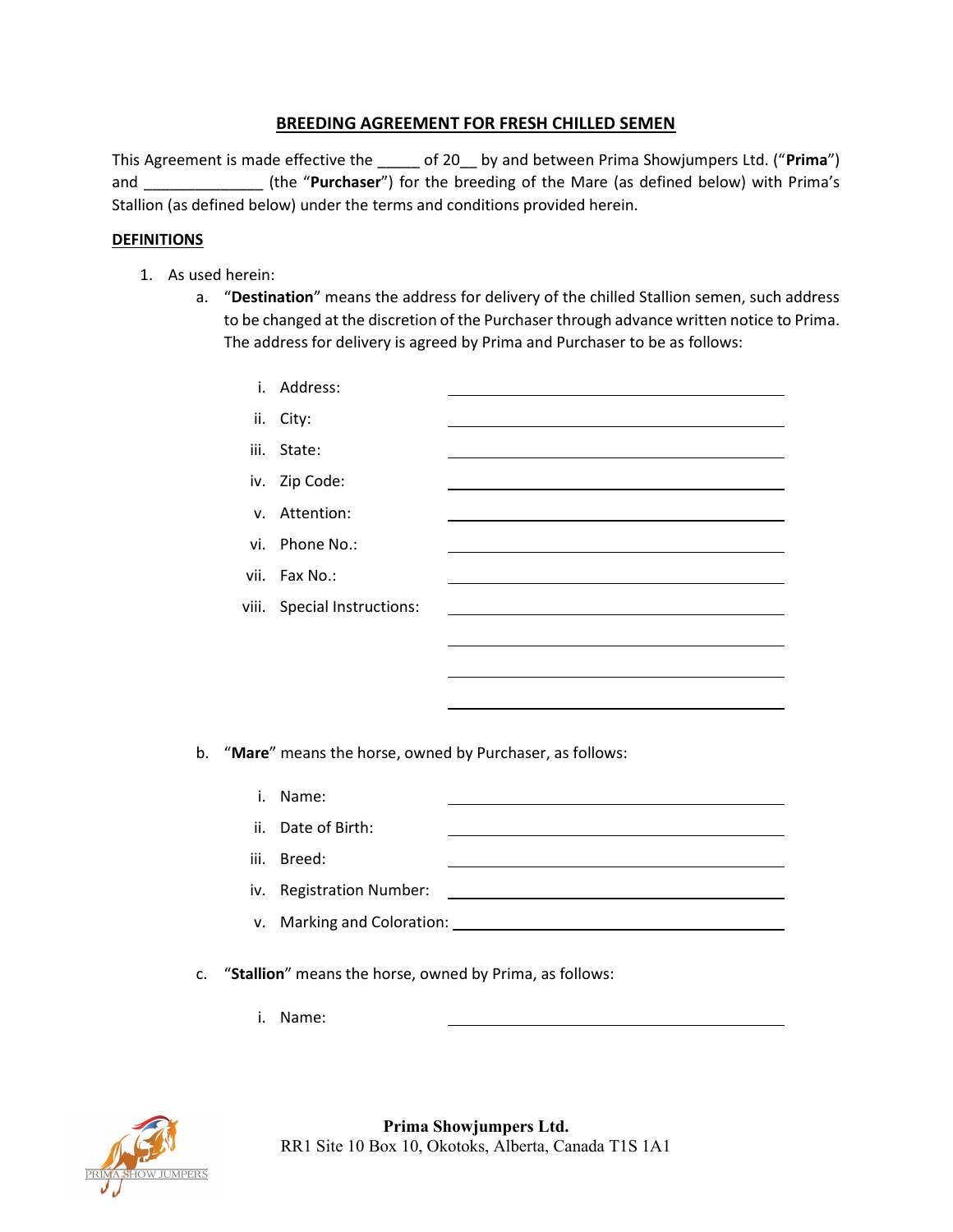### **SERVICES**

- 2. The Purchaser agrees to purchase and Prima agrees to deliver, fresh, chilled semen of the Stallion (the "Semen") to an address provided by the Purchaser; for the sole use in insemination of the Mare named within this Agreement. Prima shall use commercially reasonable best efforts to provide and coordinate the transportation of the Semen to the Destination, but shipping shall be at the risk of the Purchaser.
- 3. The Purchaser agrees that the use of any Semen provided under this agreement shall be used solely for the insemination of the Mare; and under no circumstances shall it be frozen, stored or otherwise preserved for future use. Purchaser agrees that the Semen shall not be used directly, or indirectly with embryo transplants, absent written permission from Prima.
- 4. The Purchaser agrees that the Semen shall be administered to the Mare by a licensed veterinarian, or alternatively a breeding technician approved by Prima.
- 5. Prima agrees to provide fresh, cooled semen, in a form for shipment to the Destination. Purchaser agrees that Prima shall not be responsible for any lost, damaged, or delayed shipment of the Semen to the destination.

## FEES

- 6. The Purchaser shall provide a non-refundable payment of \$300.00 upon execution of this Agreement (the "Booking Fee"), with the remaining payment for the services described herein of \$1,200.00 (for a total of payment of \$1,500.00, being the "Service Fee") to be paid in advance of the request of the Purchaser for a Semen.
- 7. The Service Fee includes one (1) collection and shipping of a Semen. Should subsequent collection, shipping or delivery of a Semen be required, for any reason, the Purchaser shall be required to provide an advance payment of \$300.00 (the "Collection Fee").

#### COLLECTION, SHIPPING AND ADMINISTRATION

- 8. Purchaser agrees that the Semen shall be collected Monday through Fridays, from March 1, to September 1 (the "Breeding Season"). Further, Purchaser agrees that the request for a Semen shall be provided to Prima no later than 12:00 PM EST on the day immediately prior to the day for Semen shipment.
- 9. Purchaser agrees that the Stallion may be showing, away from Prima's operations, or otherwise unavailable for Semen collection during the Breeding Season. Prima shall use commercially reasonable efforts to provide Semen when requested, but Purchaser acknowledges that Semen may not always be available.
- 10. The Purchaser agrees that it shall assume all responsibility for the administration of the Semen to the Mare and shall bear all risk of loss or damage to the Mare arising from the insemination of the Semen, including but not limited to death, injury, disease, or infection. In exchange for the agreement to provide the Semen, and other good and valuable consideration, the sufficiency of which is acknowledged by Purchaser and Prima, Purchaser does indemnify, release, discharge and otherwise hold harmless Prima, its agents, officers, shareholders and directors from any and all damages incurred by Purchaser or any third party by reason of the provision of the services described herein.

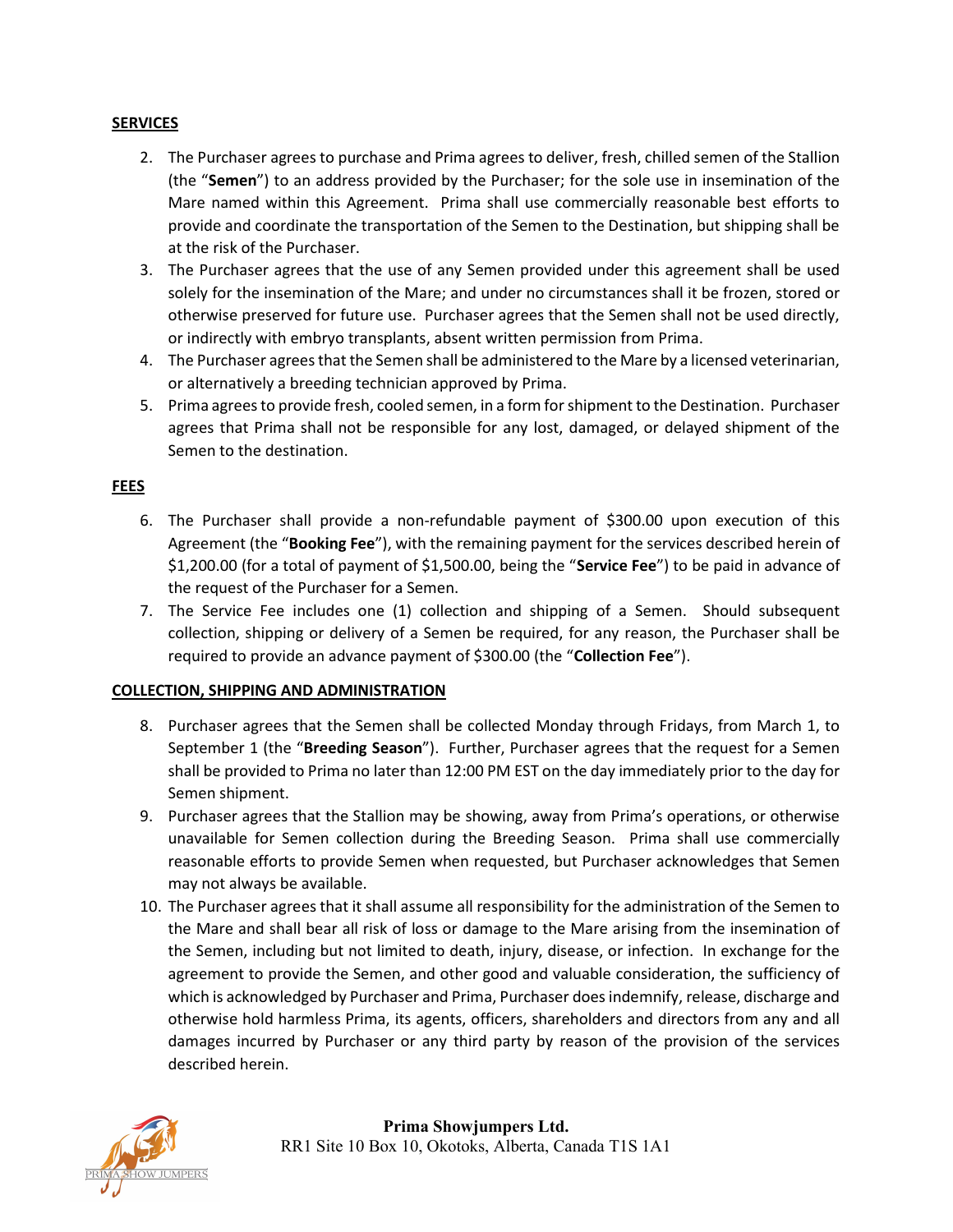- 11. Should the Stallion die, be sold, or otherwise become unable to provide a Semen for an indefinite or indefinable period of time; then this Agreement shall immediately terminate. Should no Semen have been shipped to the Purchaser, then Prima agrees to provide a payment to the Purchaser of an amount equal to the Booking Fee. For further clarity, should at least one Semen have been provided under the terms of this Agreement, no payment shall be made from Prima to the Purchaser.
- 12. At the option of the Purchaser, and subject to its availability, the parties may agree that frozen semen from the Stallion be substituted for the Semen contemplated herein.

# THE LIVE FOAL GUARANTEE

- 13. NOTWITHSTANDING ANYTHING TO THE CONTRARY HEREIN, THE LIVE FOAL GUARANTEE ONLY APPLIES TO MARES UNDER THE AGE OF 19 YEARS. If the Mare, after being checked in foal, aborts or does not produce a live foal that can nurse on its own, the Purchaser is entitled to additional Semen, subject to advance payment to Prima of an additional Collection Fee.
- 14. Purchaser agrees that the Live Foal Guarantee shall be conditional upon the Purchaser complying with the following:
	- a. The Semen is administered to the Mare; and
	- b. The Semen is administered to the Mare only by a licensed veterinarian or in the alternative a breeding technician approved in advance by Prima;

## WARRANTY

15. Prima warrants that the Semen will be the Stallion's semen, but otherwise there are no warranties, implied or express, from Prima to the Purchaser or any third party. The Purchaser acknowledges that it has had the opportunity to assess the Stallion and that it is not relying upon any representations, express or implied, from Prima with respect to the nature, ability, or characteristics of the Stallion. ALL WARRANTIES FOR MERCHANTABILITY AND FITNESS FOR PURPOSE ARE HEREBY EXCLUDED.

#### GENERAL

- 16. Each of Prima and the Purchaser agree that this agreement is not capable of assignment, absent the written consent of the other.
- 17. This Agreement sets forth the entire understanding between the parties and no modifications hereof shall be binding unless executed in writing by the parties hereto.
- 18. This Agreement may be altered or amended in any of its provisions when any such changes are reduced to writing and signed by all the parties, but not otherwise.
- 19. The parties undertake and agree to execute and deliver such further and other documents and assurances as may be necessary to give effect to all of the terms and conditions of this Agreement.
- 20. This Agreement shall be binding upon and shall enure to the benefit of each party hereto as well as the heirs, executors, administrators, successors and permitted assigns of such party.
- 21. All notices, requests or demands to or upon the parties hereto shall be in writing and delivered or sent by registered mail postage prepaid, by delivery, or by facsimile transmission addressed, to the following: